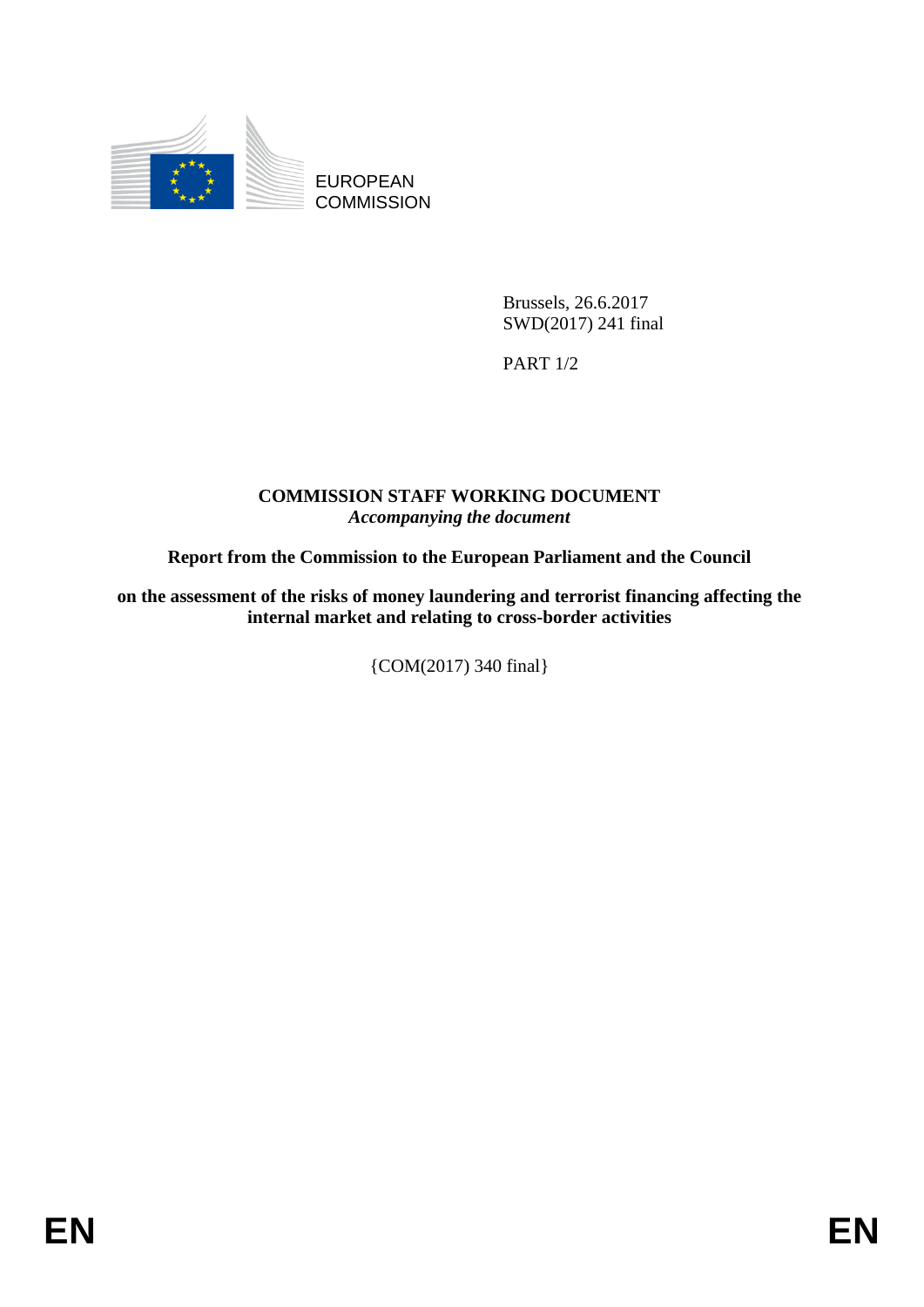#### **1. INTRODUCTION**

As required under Article 6 of Directive (EU) 2015/849, this paper complements the first Commission Report on the assessment of the risks of money laundering and terrorist financing affecting the internal market and relating to cross-border activities "the Report")<sup>1</sup>. It aims to provide a factual overview of the risk analysis performed on the different sectors in the internal market. The details of the risk analysis are presented in **Annex 1**.

#### **2. CONTEXT**

The risk assessment provides a tool for the Commission to understand risks and elaborate policies that address risks of money laundering and terrorist financing in the internal market. As outlined in the European Security Agenda, assessing money laundering and terrorist financing risks is considered a key priority in designing the Commission's internal security strategy<sup>2</sup>. It is also listed as one of the key deliverables in the Commission's action plan on strengthening the fight against terrorist financing<sup>3</sup>. This was echoed by the Council of the EU which specifically requested that the assessment focus on terrorist financing and emerging risks such as virtual currencies<sup>4</sup>. The Council invited the Commission to carry out this assessment as a matter of priority<sup>5</sup>.

Directive (EU) 2015/849 describes how to conduct the supranational risk assessment and specifies that:

(i) the scope of the assessment should cover the risks of money laundering (ML) and terrorist financing (TF) affecting the internal market and relating to cross-border activities. It should include the areas of the internal market that are at greatest risks; the risks associated with each relevant sector and the most widespread means used by criminals by which to launder illicit proceeds.

(ii) the input the Commission should consider when conducting the assessment should include the Joint Committee of the European Supervisory Authorities' affecting the European Union's financial sector<sup>6</sup>, the expertise of Member States representatives competent for antimoney laundering and countering financing of terrorism (AML/CFT), and input from the Financial Intelligence Units and other relevant EU-level bodies.

(iii) the Commission's risk assessment should take the form of a report identifying, analysing and evaluating the risks of money laundering and terrorist financing. In addition, the Commission should make recommendations to Member States on the measures suitable for addressing the identified risks. Member States should follow these recommendations on a "comply or explain" basis.

(iv) the Commission's report should be made available to Member States and obliged entities to help them to identify, understand, manage and mitigate the risks of money laundering and terrorist financing. Every two years, this report should be revised on the basis of the findings of the regular risk assessments and the actions taken based on those findings.

**.** 

 $(2017)/xxx$ 

 $^{2}$  COM(2015) 185 final

<sup>3</sup> COM(2016) 50 final

<sup>4</sup> Joint declaration Commission-Council, COREPER 2 February 2015

<sup>&</sup>lt;sup>5</sup> Council conclusions on the fight against the financing of terrorism, 12 February 2016 <sup>6</sup>[https://esas-joint-](https://esas-joint-committee.europa.eu/Publications/Opinions/ESAS%20Joint%20Opinion%20on%20the%20risks%20of%20money%20laundering%20and%20terrorist%20financing%20(JC-2017-07).pdf)

[committee.europa.eu/Publications/Opinions/ESAS%20Joint%20Opinion%20on%20the%20risks%20of%20mone](https://esas-joint-committee.europa.eu/Publications/Opinions/ESAS%20Joint%20Opinion%20on%20the%20risks%20of%20money%20laundering%20and%20terrorist%20financing%20(JC-2017-07).pdf) [y%20laundering%20and%20terrorist%20financing%20\(JC-2017-07\).pdf](https://esas-joint-committee.europa.eu/Publications/Opinions/ESAS%20Joint%20Opinion%20on%20the%20risks%20of%20money%20laundering%20and%20terrorist%20financing%20(JC-2017-07).pdf)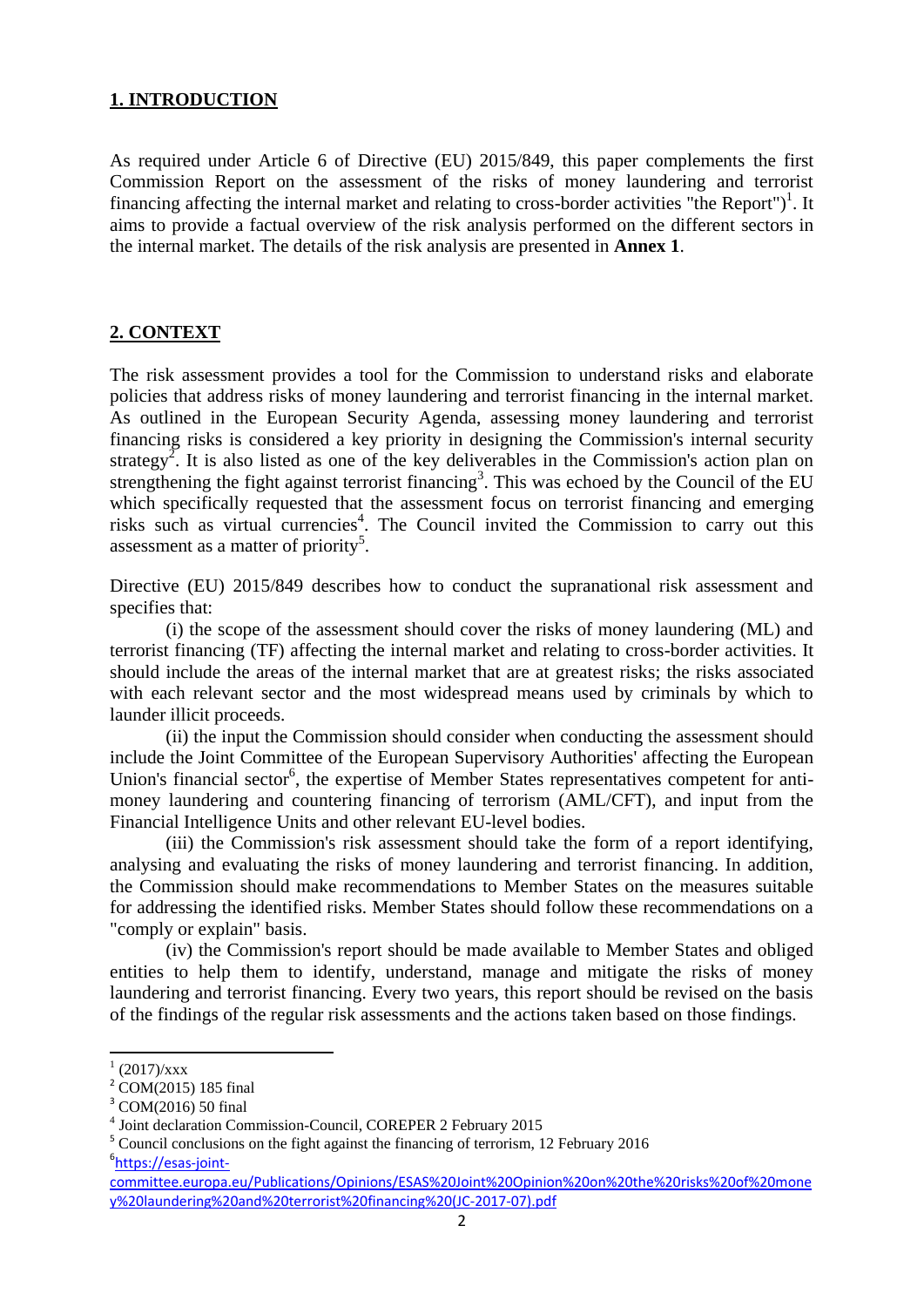Given the large size of the EU internal market in relation to the rest of the world and its significance in in the financial sector, the supranational risk assessment (SNRA) is particularly important, both for the EU but also for non-EU countries.

More specifically, the EU is one of the three largest global players for international trade, next to the United States and China. In 2014, the EU's exports of goods were equivalent to 15.0% of the world total. They were surpassed for the first time since the EU was founded by China's exports of goods (15.5 %), but were still ahead of the United States (12.2 %), which had a larger share of world imports (15.9 %) than the EU (14.8 %) or China (12.9 %). Europe is the world's largest exporter of manufactured goods and services, and is itself the biggest export market for around 80 countries. The EU's trade in goods with the rest of the world was worth EUR 3 517 billion in 2015.

The European Union as a trading power — Trade in goods in 2015 (million EUR)

| <b>Country</b>       | <b>Exports</b> | <b>Imports</b> | <b>Total</b>  |
|----------------------|----------------|----------------|---------------|
| EU                   | 1 791 534      | 1 727 125      | 3 5 1 8 6 5 9 |
| <b>China</b>         | 170484         | 350424         | 520 909       |
| <b>United States</b> | 371 223        | 248 437        | 619 660       |
| <b>Japan</b>         | 56 550         | 59 768         | 116318        |

### *Source: European Commission, 2015<sup>7</sup>*

The EU financial sector is one of the largest in the world. According to the consolidated banking data published by the European Central Bank<sup>8</sup>, 3172credit institutions were headquartered in the EU in September 2016representing total assets of EUR 33 974 billion. In 2015, the number of employees of domestic credit institutions amounted to 2 864 106 individuals in the EU. The EU structural financial indicators<sup>9</sup> provide further information about the structure of the EU financial sector and the market concentration. The number of credit institutions slightly decreased over the last year.

 7 http://ec.europa.eu/eurostat/statistics-explained/index.php/International\_trade\_in\_goods

<sup>8</sup> https://www.ecb.europa.eu/press/pr/date/2016/html/pr160706.en.html

<sup>9</sup> http://sdw.ecb.europa.eu/reports.do?node=1000002869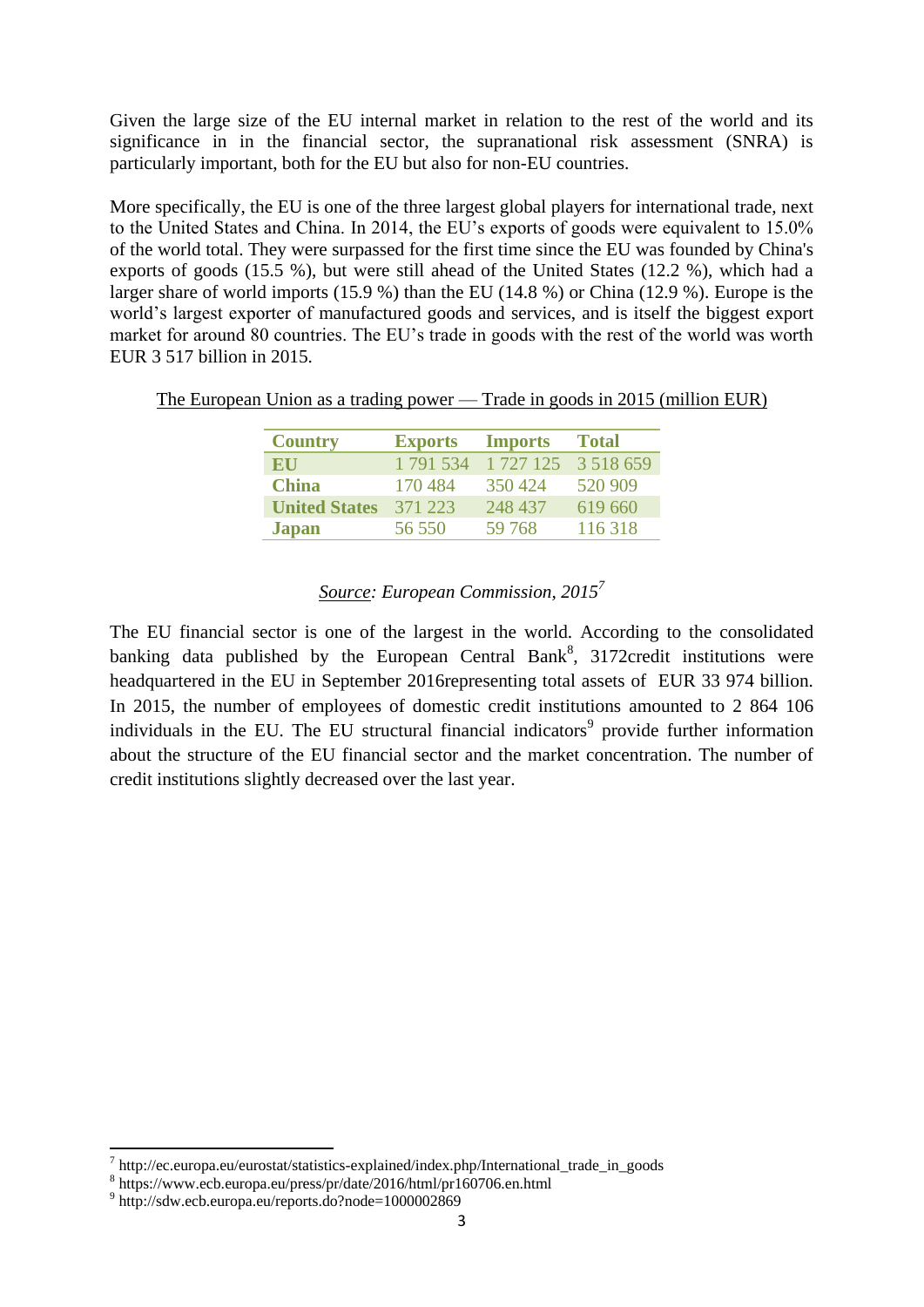

Total assets of these credit institutions

headquartered in the EU evolved from EUR 33 798 billion to EUR 33 974 billion bn over the period December 2015 to September 2016.



*Source: European Central Bank (2017) <sup>10</sup>*

In terms of size of the EU financial system, the ECB maintains lists of the following five groups of institutions, based on information provided regularly by all members of the European System of Central Bank. This information covers the following institutions:

- Monetary financial institutions (MFIs): MFIs are resident credit institutions as defined in EU law, and other resident financial institutions. Their business is to receive deposits and/or close substitutes for deposits from entities other than MFIs. They also grant credits and/or make investments in securities, for their own account (at least in economic terms). In March 2017, there were 7 517 MFIs in the EU in total.
- Investment funds (IFs): IFs are collective investment undertakings that: i) invest in financial and non-financial assets, within the meaning of the European system of national and regional accounts in the Community (ESA 95), their objective being to invest capital raised from the public; and ii) are set up under Community or national

**<sup>.</sup>** <sup>10</sup> https://www.ecb.europa.eu/press/pr/date/2017/html/pr170214.en.html?b3de046566de84e2d87dfa742d643995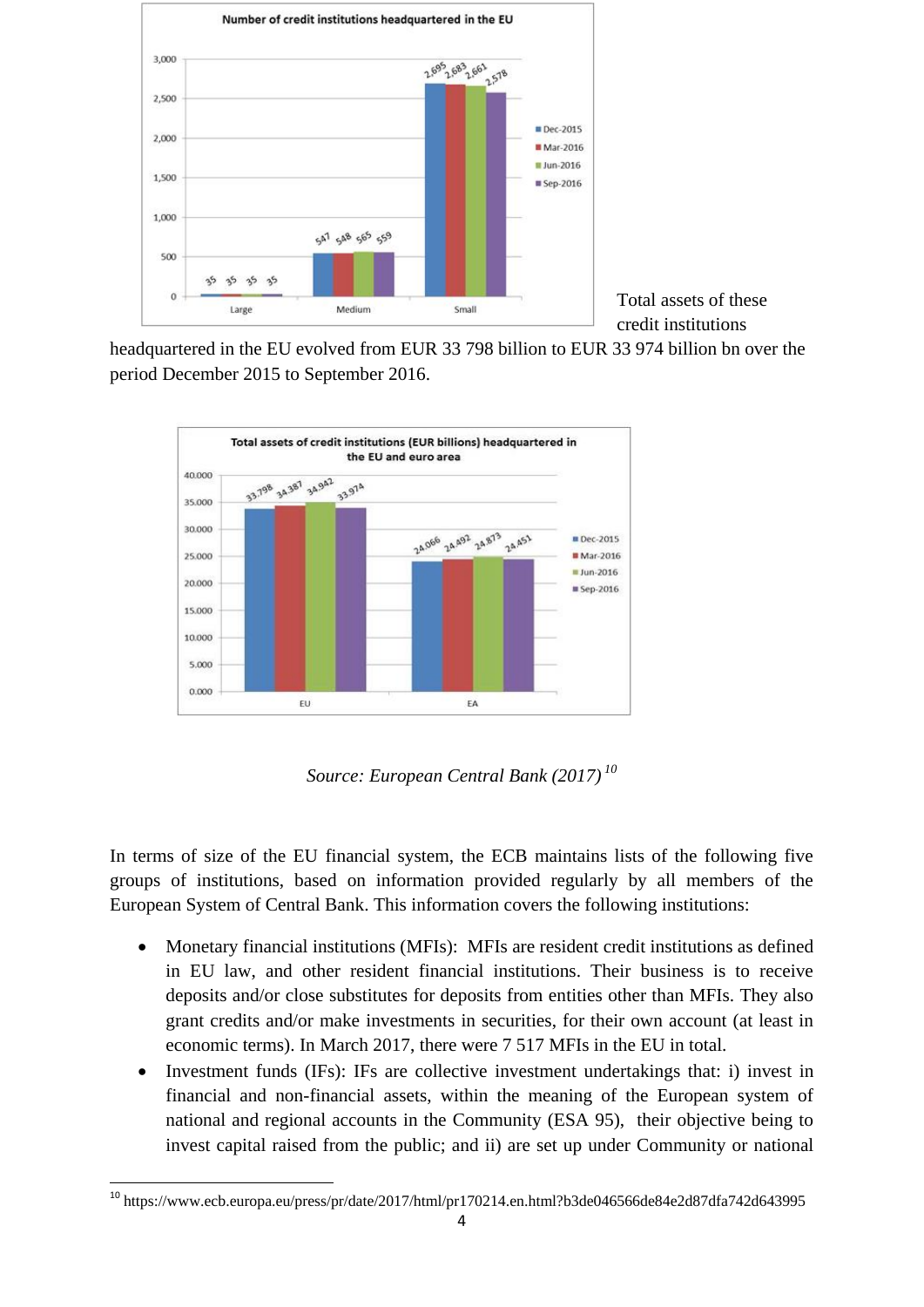law. In March 2017, there was a total of 52 295 funds in the euro area and 3 570 in the non-euro area.

- Financial vehicle corporations (FVCs): FVCs are undertakings set up under national or Community law which i) carry out securitisation transactions primarily and are insulated from the risk of bankruptcy or any other default of the originator; and; b) issue securities, securitisation fund units, other debt instruments and/or financial derivatives and/or legally or economically own assets underlying the issuance of securities, securitisation fund units, other debt instruments and/or financial derivatives offered for sale to the public or sold on the basis of private placements. There were 3 676 FVCs in the euro area and 14 FVCs in the non-euro area in Q4-2016.
- Payment statistics relevant institutions (PSRIs): PSRIs are payment service providers (including electronic money issuers) and payment system operators. PSRIs offer payment services and/or are entitled to do so. They can be classified in different institutional sectors. In Q4-2015, the euro area had 5 768 PSRIs and the non-euro area 1 423 PSRIs.
- Insurance corporations (ICs): ICs are financial corporations or quasi-corporations that are principally engaged in financial intermediation as a consequence of the pooling of risks, mainly in the form of direct insurance or reinsurance. There are 3 387 ICs in the euro area and 627 ICs in the non-euro area in Q3-2016.

## **3. METHODOLOGY FOLLOWED FOR THE SUPRANATIONAL RISK ASSESSMENT**

# *Definitions of money Laundering and terrorist financing used in the methodology and the risk assessment*

Money laundering is the process of:

- the conversion or transfer of property, knowing that such property is derived from criminal activity or from an act of participation in such activity, for the purpose of concealing or disguising the illicit origin of the property or of assisting any person who is involved in the commission of such an activity to evade the legal consequences of that person's action;

- the concealment or disguise of the true nature, source, location, disposition, movement, rights with respect to, or ownership of, property, knowing that such property is derived from criminal activity or from an act of participation in such an activity;

- the acquisition, possession or use of property, knowing, at the time of receipt, that such property was derived from criminal activity or from an act of participation in such an activity;

- the participation in, association to commit, attempts to commit and aiding, abetting, facilitating and counselling the commission of any of the actions referred to in previous points converting or transferring of property, concealing and disguising the identity of illegally obtained proceeds.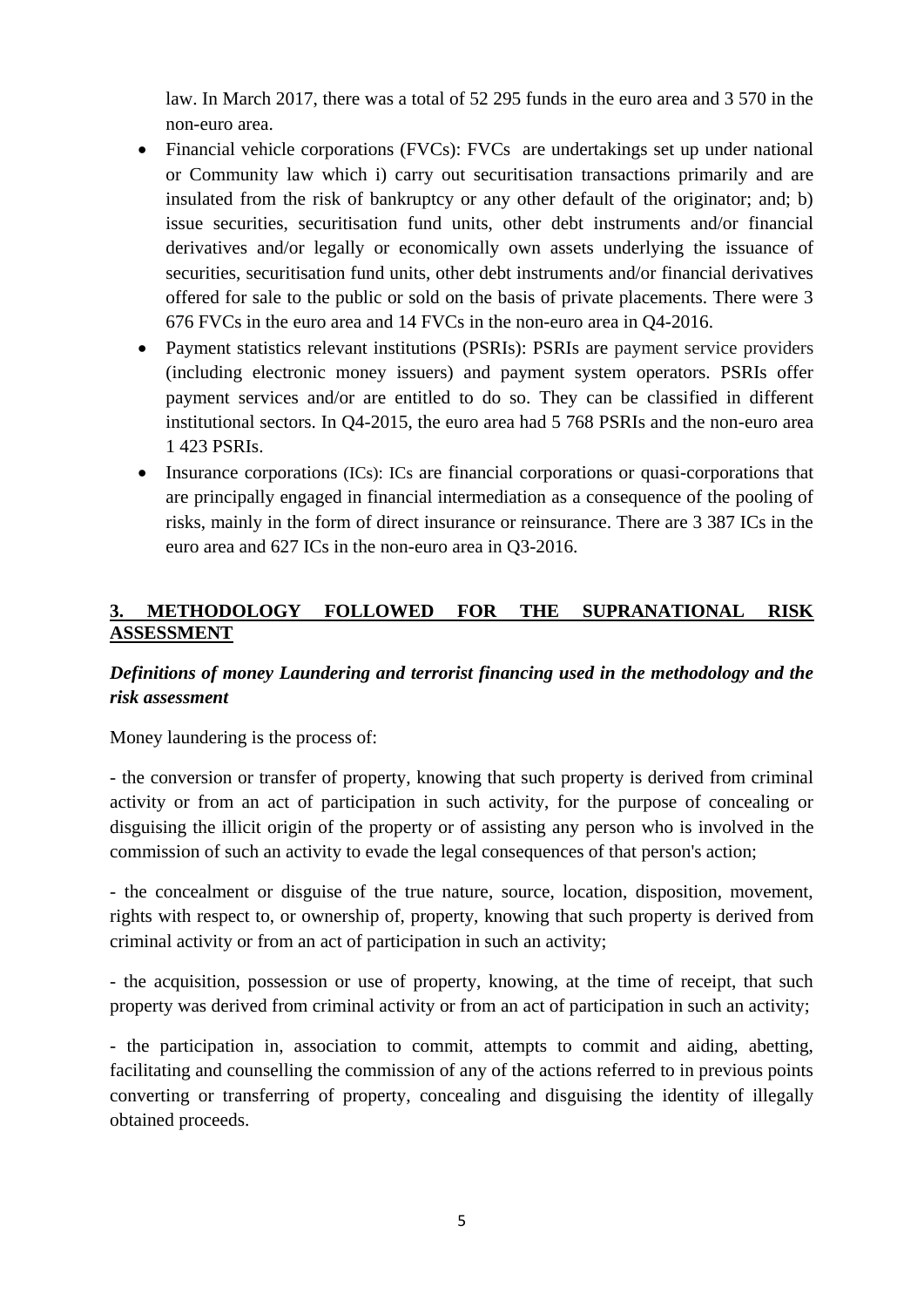The process serves to making the origin appear legitimate and leaving no link to the real source of the funds, their real owner or intended beneficiary. The cycle of money laundering is separate in three processes.

(1) placement: in this phase money is placed into the legitimate financial system. It is the most risky phase.

(2) layering: money launderers move funds from one country to another, the aim of this phase is to separate the illicit money from it source.

(3) integration: The criminal proceeds are now fully integrated into the financial system and can be used for any purpose. The money is returned to the criminal from what seem to be legitimate sources (normal business or personal transaction).

Terrorist financing means the provisions or collection of funds, by any means, directly or indirectly, with the intention that they be used or in the knowledge that they are used, to carry out terrorist activities. Funds can be raised from legitimate sources (personal donations, charitable organisations…) or criminal sources (drug trade, fraud…).

### *Description of the methodology*

The Commission drew up a specific methodology for conducting this assessment as a guarantee of a robust and reliable process. This methodology covers key aspects such as methodological guidelines, governance, working arrangements and project charter. The relevant documents are attached as **Annexes 2 and 3**.

The methodology provides a common understanding for assessing the risks. The risks are defined as "**the ability of a threat to exploit the vulnerability**" of a sector for the purpose of money laundering or terrorist financing. The methodology is therefore based on two major components for assessing each relevant sector:

(1) the "likelihood" of terrorist groups or organised crime organisations misusing products/services provided by this relevant sector for illicit purposes (i.e. **level of threat**). This level of threat is determined by the intent and the actual capacity of perpetrators to use those modi operandi.

(2) the potential weaknesses of these same products or services which allow terrorist groups or organised crime organisations to misuse them for illicit purposes (i.e. **level of vulnerability**). The weaknesses are assessed according to three criteria: (i) inherent risk exposure of the product/service due to its inherent characteristics (based on the product, geographical or customer risks); (ii) risk awareness of the sector/competent authorities that these products/services may be misused (organisational framework of the sector, availability of a risk assessment, level of suspicious transactions reporting); and (iii) legal framework and controls in place (existing legal framework, current implementation of the controls and of the customer due diligence requirements, level of cooperation with competent authorities).

Based on the criteria for the threat and vulnerability, each product/service is qualified from a low to moderately to highly significant level of risk. The supranational risk assessment covers both current risks posed by sectors covered by AML/CFT obligations and emerging risks.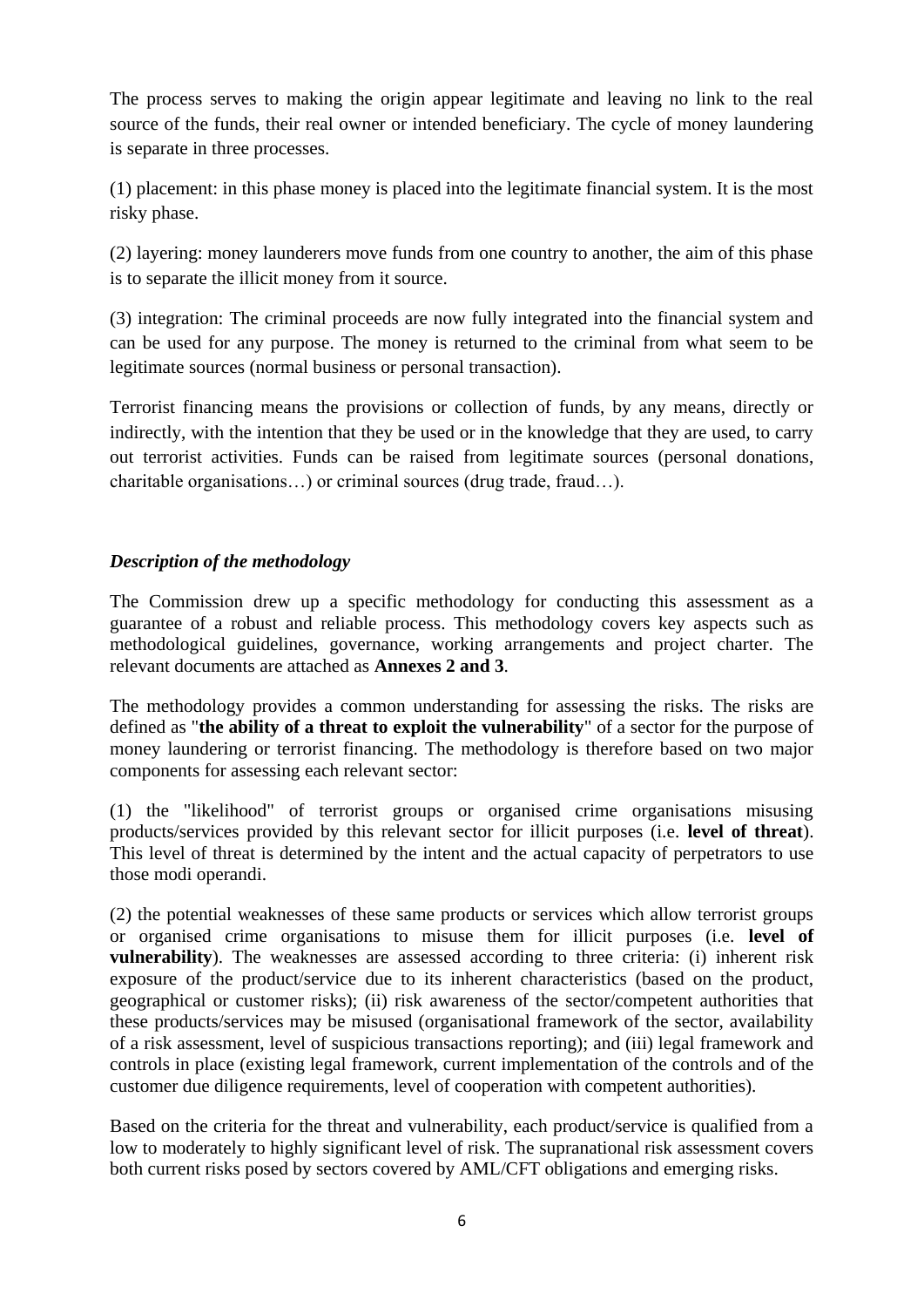#### *Process*

This analysis was conducted over the last 2 years. The Commission organised a series of meetings to identify the relevant modi operandi (scoping), carry out the analysis (risk analysis) and define mitigating measures (risk management). In addition to internal Commission expertise gathered from all relevant departments, the level of risks has been defined through a series of meetings organised with experts from the Member States (including regulators, supervisors, police, intelligence services, Financial Intelligence Units) and EU bodies (Europol, European Supervisory Authorities). Six workshops were organised in 2015-2016 with those experts to analyse both the risks of money laundering and terrorist financing. Further consultation was carried out in the context of the Commission's experts groups (EU's FIU platform, Expert Group on Money Laundering and Terrorist Financing (EGMLTF), Expert Group on Gambling Services).

The Commission also conducted three rounds of consultation with representatives of the private sector and civil society. These led to a better understanding of the private sector's practices in term of AML/CFT internal controls and policies. The consultations also helped to better identify what the private sector needs to improve its sectorial risk assessment and the implementation of its obligations.

In addition, the EGMLTF collected statistics on the number of obliged entities and suspicious transaction reports (STRs) by Member States. The results were used for the risk assessment and are attached as **Annexes 4 and 5**.

## *The legal framework*

The legal framework in place is one of the key criteria to assess the level of risks. It is possible to mitigate risks through effective application of rules and controls. When assessing a risk, it is important to acknowledge if the existing legal framework is commensurate to the risks inherent to a specific sector, or if it covers only marginally those risks.

The risk assessment needs to provide a snapshot of the money laundering and terrorist financing risks and requires a clear-cut timing. The assessment of risks affecting the EU was carried out at a time when the relevant legislative framework was still Directive 2005/60 (EC). Even though Directive (EU) 2015/849 was adopted in May 2015, its transposition has not been completed yet11. In addition, in the aftermath of the terrorist attacks and after the revelations of the Panama Papers, the Commission adopted a new legislative proposal12 to revise through a targeted approach, the AML/CFT legal framework. In this legislative proposal, new mitigating measures are also proposed; these new measures could not be taken into consideration, as the text is still under negotiation and has not entered into force yet.

Therefore the supranational risk assessment is based on the EU legislation implemented at the time of the assessment. This is particularly important to stress since some sectors were not, or only limitedly, covered by the obligations in Directive 2005/60 (EC). Therefore the risk level

**.** 

<sup>&</sup>lt;sup>11</sup> Article 67 of Directive (EU) 2015/849 establishes the transposition deadline to 26 June 2017.

<sup>12</sup> COM (2016) 450 final